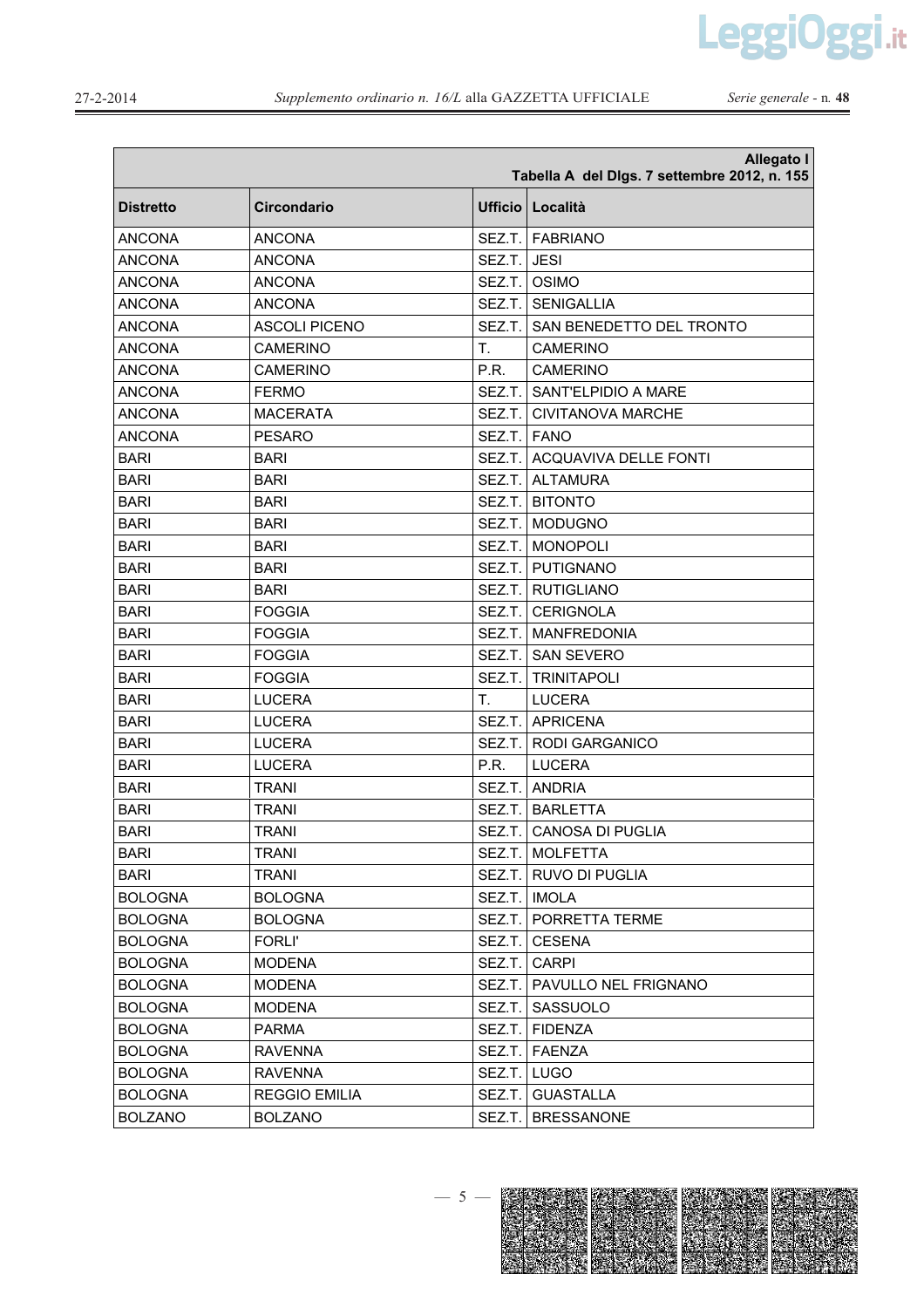LeggiOggi.it

| <b>BOLZANO</b>       | <b>BOLZANO</b>       |              | SEZ.T. BRUNICO                    |
|----------------------|----------------------|--------------|-----------------------------------|
| <b>BOLZANO</b>       | <b>BOLZANO</b>       |              | SEZ.T. MERANO                     |
| <b>Distretto</b>     | <b>Circondario</b>   |              | Ufficio   Località                |
| <b>BOLZANO</b>       | <b>BOLZANO</b>       |              | SEZ.T. SILANDRO                   |
| <b>BRESCIA</b>       | <b>BERGAMO</b>       |              | SEZ.T. CLUSONE                    |
| <b>BRESCIA</b>       | <b>BERGAMO</b>       |              | SEZ.T. GRUMELLO DEL MONTE         |
| <b>BRESCIA</b>       | <b>BERGAMO</b>       |              | SEZ.T.   TREVIGLIO                |
| <b>BRESCIA</b>       | <b>BRESCIA</b>       |              | SEZ.T. BRENO                      |
| <b>BRESCIA</b>       | <b>BRESCIA</b>       | SEZ.T. SALO' |                                   |
| <b>BRESCIA</b>       | <b>CREMA</b>         | T.           | <b>CREMA</b>                      |
| <b>BRESCIA</b>       | <b>CREMA</b>         | P.R.         | <b>CREMA</b>                      |
| <b>BRESCIA</b>       | <b>MANTOVA</b>       |              | SEZ.T. CASTIGLIONE DELLE STIVIERE |
| <b>CAGLIARI</b>      | <b>CAGLIARI</b>      |              | SEZ.T. CARBONIA                   |
| <b>CAGLIARI</b>      | <b>CAGLIARI</b>      |              | SEZ.T. IGLESIAS                   |
| <b>CAGLIARI</b>      | <b>CAGLIARI</b>      |              | SEZ.T. SANLURI                    |
| <b>CAGLIARI</b>      | <b>ORISTANO</b>      |              | SEZ.T.   MACOMER                  |
| <b>CAGLIARI</b>      | <b>ORISTANO</b>      |              | SEZ.T. SORGONO                    |
| <b>CALTANISSETTA</b> | <b>NICOSIA</b>       | Τ.           | <b>NICOSIA</b>                    |
| <b>CALTANISSETTA</b> | <b>NICOSIA</b>       | P.R.         | <b>NICOSIA</b>                    |
| <b>CAMPOBASSO</b>    | LARINO               |              | SEZ.T. TERMOLI                    |
| <b>CATANIA</b>       | <b>CALTAGIRONE</b>   |              | <b>SEZ.T.   GRAMMICHELE</b>       |
| <b>CATANIA</b>       | <b>CATANIA</b>       |              | SEZ.T. ACIREALE                   |
| <b>CATANIA</b>       | <b>CATANIA</b>       |              | SEZ.T.   ADRANO                   |
| <b>CATANIA</b>       | <b>CATANIA</b>       |              | SEZ.T.   BELPASSO                 |
| <b>CATANIA</b>       | <b>CATANIA</b>       |              | SEZ.T. BRONTE                     |
| <b>CATANIA</b>       | <b>CATANIA</b>       |              | SEZ.T. GIARRE                     |
| <b>CATANIA</b>       | <b>CATANIA</b>       |              | SEZ.T.   MASCALUCIA               |
| <b>CATANIA</b>       | <b>CATANIA</b>       |              | SEZ.T. PATERNO'                   |
| <b>CATANIA</b>       | <b>MODICA</b>        | Τ.           | <b>MODICA</b>                     |
| <b>CATANIA</b>       | <b>MODICA</b>        | P.R.         | <b>MODICA</b>                     |
| <b>CATANIA</b>       | <b>RAGUSA</b>        |              | SEZ.T. VITTORIA                   |
| <b>CATANIA</b>       | <b>SIRACUSA</b>      |              | SEZ.T. AUGUSTA                    |
| <b>CATANIA</b>       | <b>SIRACUSA</b>      |              | SEZ.T. AVOLA                      |
| <b>CATANIA</b>       | <b>SIRACUSA</b>      |              | SEZ.T. LENTINI                    |
| CATANZARO            | CATANZARO            |              | SEZ.T.   CHIARAVALLE CENTRALE     |
| CATANZARO            | <b>COSENZA</b>       | SEZ.T. ACRI  |                                   |
| CATANZARO            | <b>COSENZA</b>       | SEZ.T.       | SAN MARCO ARGENTANO               |
| CATANZARO            | <b>CROTONE</b>       | SEZ.T.       | <b>STRONGOLI</b>                  |
| CATANZARO            | <b>PAOLA</b>         | SEZ.T.       | <b>SCALEA</b>                     |
| CATANZARO            | <b>ROSSANO</b>       | Τ.           | <b>ROSSANO</b>                    |
| CATANZARO            | <b>ROSSANO</b>       | P.R.         | <b>ROSSANO</b>                    |
| CATANZARO            | <b>VIBO VALENTIA</b> | SEZ.T.       | <b>TROPEA</b>                     |
| <b>FIRENZE</b>       | <b>AREZZO</b>        | SEZ.T.       | <b>MONTEVARCHI</b>                |
| <b>FIRENZE</b>       | <b>AREZZO</b>        | SEZ.T.       | SANSEPOLCRO                       |

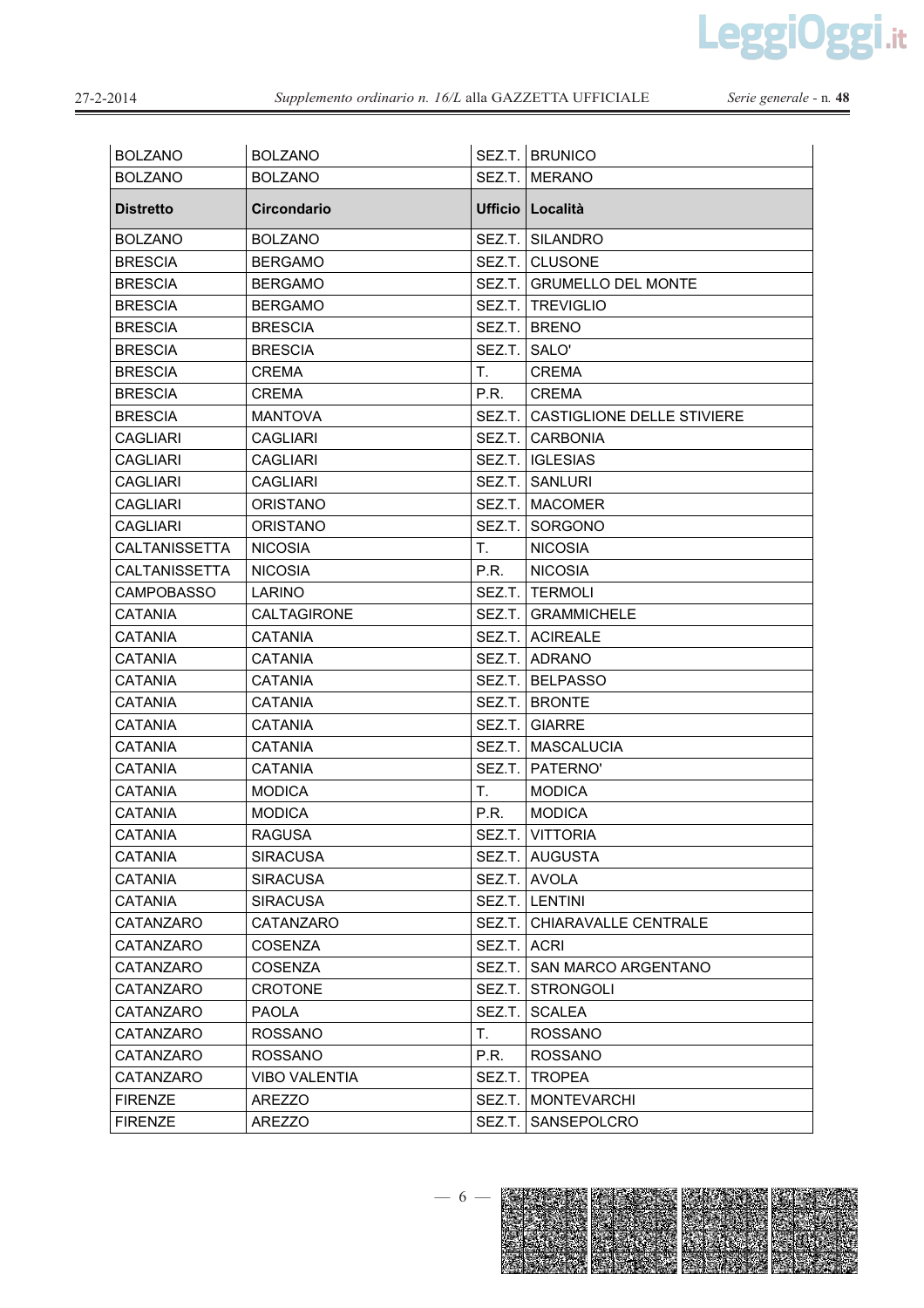LeggiOggi.it

| <b>FIRENZE</b>   | <b>FIRENZE</b>       |        | SEZ.T. EMPOLI                                |
|------------------|----------------------|--------|----------------------------------------------|
| <b>FIRENZE</b>   | <b>FIRENZE</b>       |        | SEZ.T.   PONTASSIEVE                         |
| <b>Distretto</b> | Circondario          |        | <b>Ufficio Località</b>                      |
| <b>FIRENZE</b>   | <b>GROSSETO</b>      |        | SEZ.T.   ORBETELLO                           |
| <b>FIRENZE</b>   | <b>LIVORNO</b>       |        | SEZ.T. CECINA                                |
| <b>FIRENZE</b>   | <b>LIVORNO</b>       |        | SEZ.T.   PIOMBINO                            |
| <b>FIRENZE</b>   | LIVORNO              |        | SEZ.T.   PORTOFERRAIO                        |
| <b>FIRENZE</b>   | <b>LUCCA</b>         |        | SEZ.T. VIAREGGIO                             |
| <b>FIRENZE</b>   | <b>MONTEPULCIANO</b> | T.     | <b>MONTEPULCIANO</b>                         |
| <b>FIRENZE</b>   | <b>MONTEPULCIANO</b> | P.R.   | <b>MONTEPULCIANO</b>                         |
| <b>FIRENZE</b>   | <b>PISA</b>          |        | SEZ.T. PONTEDERA                             |
| <b>FIRENZE</b>   | <b>PISTOIA</b>       | SEZ.T. | <b>MONSUMMANO TERME</b>                      |
| <b>FIRENZE</b>   | <b>PISTOIA</b>       | SEZ.T. | <b>PESCIA</b>                                |
| <b>FIRENZE</b>   | <b>SIENA</b>         |        | SEZ.T.   POGGIBONSI                          |
| <b>GENOVA</b>    | <b>CHIAVARI</b>      | Τ.     | <b>CHIAVARI</b>                              |
| <b>GENOVA</b>    | <b>CHIAVARI</b>      | P.R.   | <b>CHIAVARI</b>                              |
| <b>GENOVA</b>    | <b>LA SPEZIA</b>     | SEZ.T. | SARZANA                                      |
| <b>GENOVA</b>    | <b>MASSA</b>         | SEZ.T. | <b>CARRARA</b>                               |
| <b>GENOVA</b>    | <b>MASSA</b>         |        | SEZ.T. PONTREMOLI                            |
| <b>GENOVA</b>    | <b>SANREMO</b>       | Τ.     | <b>SANREMO</b>                               |
| <b>GENOVA</b>    | <b>SANREMO</b>       |        | SEZ.T. VENTIMIGLIA                           |
| <b>GENOVA</b>    | SANREMO              | P.R.   | <b>SANREMO</b>                               |
| <b>GENOVA</b>    | <b>SAVONA</b>        | SEZ.T. | ALBENGA                                      |
| <b>L'AQUILA</b>  | <b>AVEZZANO</b>      | T.     | <b>AVEZZANO</b>                              |
| <b>L'AQUILA</b>  | AVEZZANO             | P.R.   | AVEZZANO                                     |
| L'AQUILA         | <b>CHIETI</b>        | SEZ.T. | <b>ORTONA</b>                                |
| L'AQUILA         | <b>LANCIANO</b>      | T.     | <b>LANCIANO</b>                              |
| <b>L'AQUILA</b>  | <b>LANCIANO</b>      | SEZ.T. | <b>ATESSA</b>                                |
| <b>L'AQUILA</b>  | LANCIANO             | P.R.   | <b>LANCIANO</b>                              |
| <b>L'AQUILA</b>  | <b>PESCARA</b>       | SEZ.T. | <b>PENNE</b>                                 |
| <b>L'AQUILA</b>  | <b>PESCARA</b>       | SEZ.T. | SAN VALENTINO IN ABRUZZO<br><b>CITERIORE</b> |
| L'AQUILA         | <b>SULMONA</b>       | T.     | <b>SULMONA</b>                               |
| L'AQUILA         | <b>SULMONA</b>       | P.R.   | <b>SULMONA</b>                               |
| L'AQUILA         | <b>TERAMO</b>        | SEZ.T. | <b>ATRI</b>                                  |
| <b>L'AQUILA</b>  | TERAMO               | SEZ.T. | <b>GIULIANOVA</b>                            |
| <b>L'AQUILA</b>  | <b>VASTO</b>         | T.     | <b>VASTO</b>                                 |
| <b>L'AQUILA</b>  | VASTO                | P.R.   | <b>VASTO</b>                                 |
| <b>LECCE</b>     | <b>BRINDISI</b>      | SEZ.T. | <b>FASANO</b>                                |
| <b>LECCE</b>     | <b>BRINDISI</b>      | SEZ.T. | FRANCAVILLA FONTANA                          |
| <b>LECCE</b>     | <b>BRINDISI</b>      | SEZ.T. | <b>MESAGNE</b>                               |
| <b>LECCE</b>     | <b>BRINDISI</b>      | SEZ.T. | <b>OSTUNI</b>                                |
| <b>LECCE</b>     | <b>LECCE</b>         | SEZ.T. | <b>CAMPI SALENTINA</b>                       |
| <b>LECCE</b>     | <b>LECCE</b>         | SEZ.T. | CASARANO                                     |

 $-7-$ 

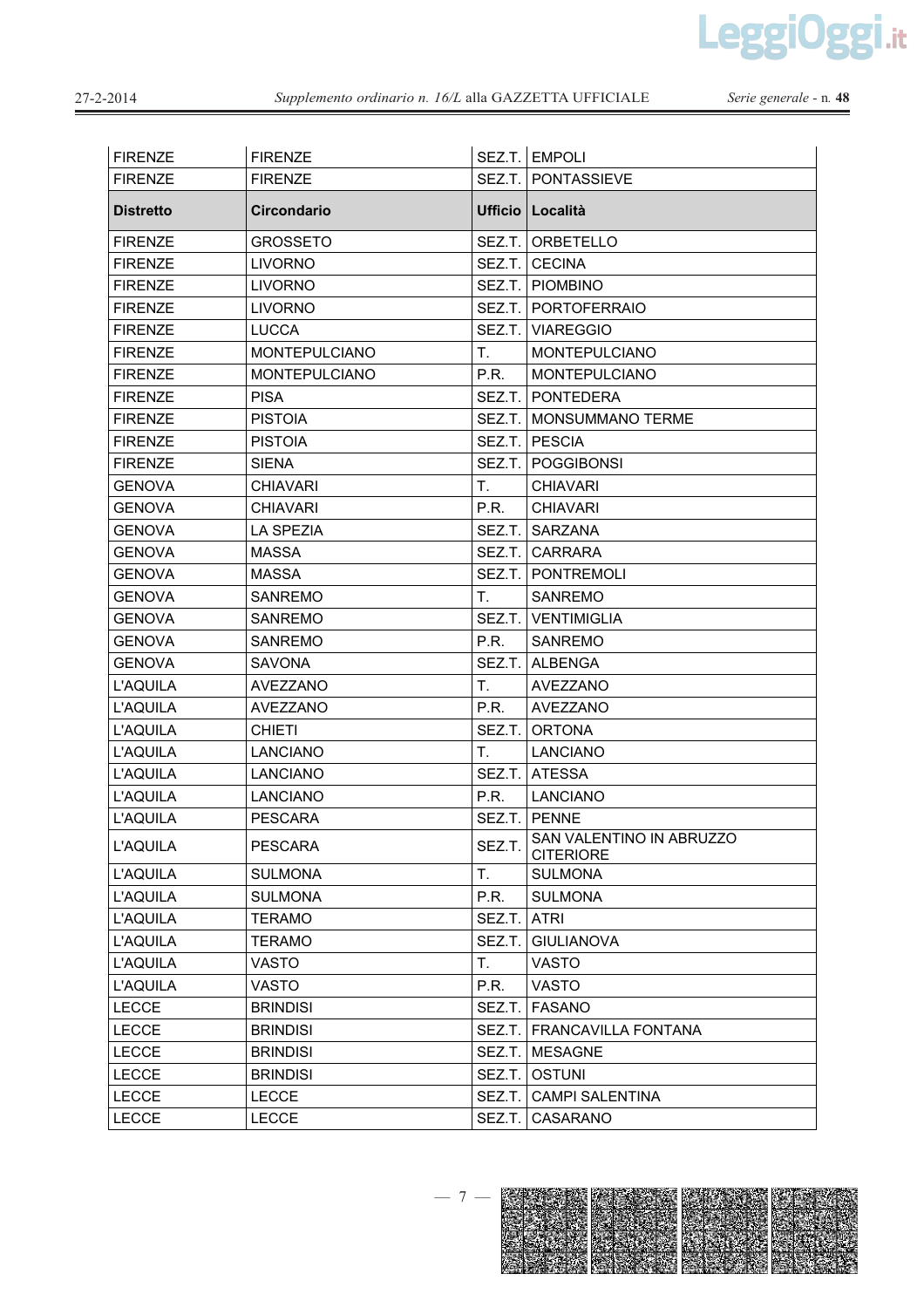LeggiOggi.it

| <b>LECCE</b>     | <b>LECCE</b>                        |             | SEZ.T. GALATINA            |
|------------------|-------------------------------------|-------------|----------------------------|
| <b>LECCE</b>     | <b>LECCE</b>                        |             | SEZ.T. GALLIPOLI           |
| <b>Distretto</b> | <b>Circondario</b>                  |             | Ufficio   Località         |
| <b>LECCE</b>     | <b>LECCE</b>                        |             | SEZ.T. MAGLIE              |
| <b>LECCE</b>     | <b>LECCE</b>                        |             | SEZ.T. NARDO'              |
| <b>LECCE</b>     | <b>LECCE</b>                        |             | SEZ.T.   TRICASE           |
| <b>MESSINA</b>   | BARCELLONA POZZO DI<br>GOTTO        | SEZ.T.      | <b>LIPARI</b>              |
| <b>MESSINA</b>   | BARCELLONA POZZO DI<br><b>GOTTO</b> | SEZ.T.      | <b>MILAZZO</b>             |
| <b>MESSINA</b>   | <b>MESSINA</b>                      | SEZ.T.      | <b>TAORMINA</b>            |
| <b>MESSINA</b>   | <b>MISTRETTA</b>                    | Τ.          | <b>MISTRETTA</b>           |
| <b>MESSINA</b>   | <b>MISTRETTA</b>                    | P.R.        | <b>MISTRETTA</b>           |
| <b>MESSINA</b>   | <b>PATTI</b>                        | SEZ.T.      | SANT'AGATA DI MILITELLO    |
| <b>MILANO</b>    | <b>BUSTO ARSIZIO</b>                | SEZ.T.      | <b>GALLARATE</b>           |
| <b>MILANO</b>    | <b>BUSTO ARSIZIO</b>                | SEZ.T.      | SARONNO                    |
| <b>MILANO</b>    | COMO                                | SEZ.T.      | CANTU'                     |
| <b>MILANO</b>    | <b>COMO</b>                         | SEZ.T. ERBA |                            |
| <b>MILANO</b>    | COMO                                |             | SEZ.T. MENAGGIO            |
| <b>MILANO</b>    | <b>MILANO</b>                       | SEZ.T.      | CASSANO D'ADDA             |
| <b>MILANO</b>    | <b>MILANO</b>                       |             | SEZ.T. LEGNANO             |
| <b>MILANO</b>    | <b>MILANO</b>                       | SEZ.T. RHO  |                            |
| <b>MILANO</b>    | <b>MONZA</b>                        | SEZ.T.      | <b>DESIO</b>               |
| <b>MILANO</b>    | <b>SONDRIO</b>                      |             | SEZ.T.   MORBEGNO          |
| <b>MILANO</b>    | <b>VARESE</b>                       | SEZ.T.      | LUINO                      |
| <b>MILANO</b>    | <b>VIGEVANO</b>                     | Τ.          | <b>VIGEVANO</b>            |
| <b>MILANO</b>    | <b>VIGEVANO</b>                     |             | SEZ.T.   ABBIATEGRASSO     |
| <b>MILANO</b>    | <b>VIGEVANO</b>                     | P.R.        | <b>VIGEVANO</b>            |
| <b>MILANO</b>    | <b>VOGHERA</b>                      | Τ.          | <b>VOGHERA</b>             |
| <b>MILANO</b>    | <b>VOGHERA</b>                      | P.R.        | <b>VOGHERA</b>             |
| <b>NAPOLI</b>    | <b>ARIANO IRPINO</b>                | Τ.          | <b>ARIANO IRPINO</b>       |
| <b>NAPOLI</b>    | ARIANO IRPINO                       | P.R.        | ARIANO IRPINO              |
| <b>NAPOLI</b>    | <b>AVELLINO</b>                     |             | SEZ.T.   CERVINARA         |
| <b>NAPOLI</b>    | <b>BENEVENTO</b>                    |             | SEZ.T. AIROLA              |
| <b>NAPOLI</b>    | <b>BENEVENTO</b>                    | SEZ.T.      | <b>GUARDIA SANFRAMONDI</b> |
| <b>NAPOLI</b>    | <b>NAPOLI</b>                       | SEZ.T.      | AFRAGOLA                   |
| <b>NAPOLI</b>    | <b>NAPOLI</b>                       | SEZ.T.      | <b>CAPRI</b>               |
| <b>NAPOLI</b>    | <b>NAPOLI</b>                       | SEZ.T.      | <b>CASORIA</b>             |
| <b>NAPOLI</b>    | <b>NAPOLI</b>                       | SEZ.T.      | <b>FRATTAMAGGIORE</b>      |
| <b>NAPOLI</b>    | <b>NAPOLI</b>                       | SEZ.T.      | <b>ISCHIA</b>              |
| <b>NAPOLI</b>    | <b>NAPOLI</b>                       | SEZ.T.      | <b>MARANO DI NAPOLI</b>    |
| <b>NAPOLI</b>    | <b>NAPOLI</b>                       | SEZ.T.      | <b>PORTICI</b>             |
| <b>NAPOLI</b>    | <b>NAPOLI</b>                       | SEZ.T.      | POZZUOLI                   |
| <b>NAPOLI</b>    | SANTA MARIA CAPUA VETERE            | SEZ.T.      | AVERSA                     |
| <b>NAPOLI</b>    | SANTA MARIA CAPUA VETERE            | SEZ.T.      | <b>CARINOLA</b>            |

 $-8-$ 

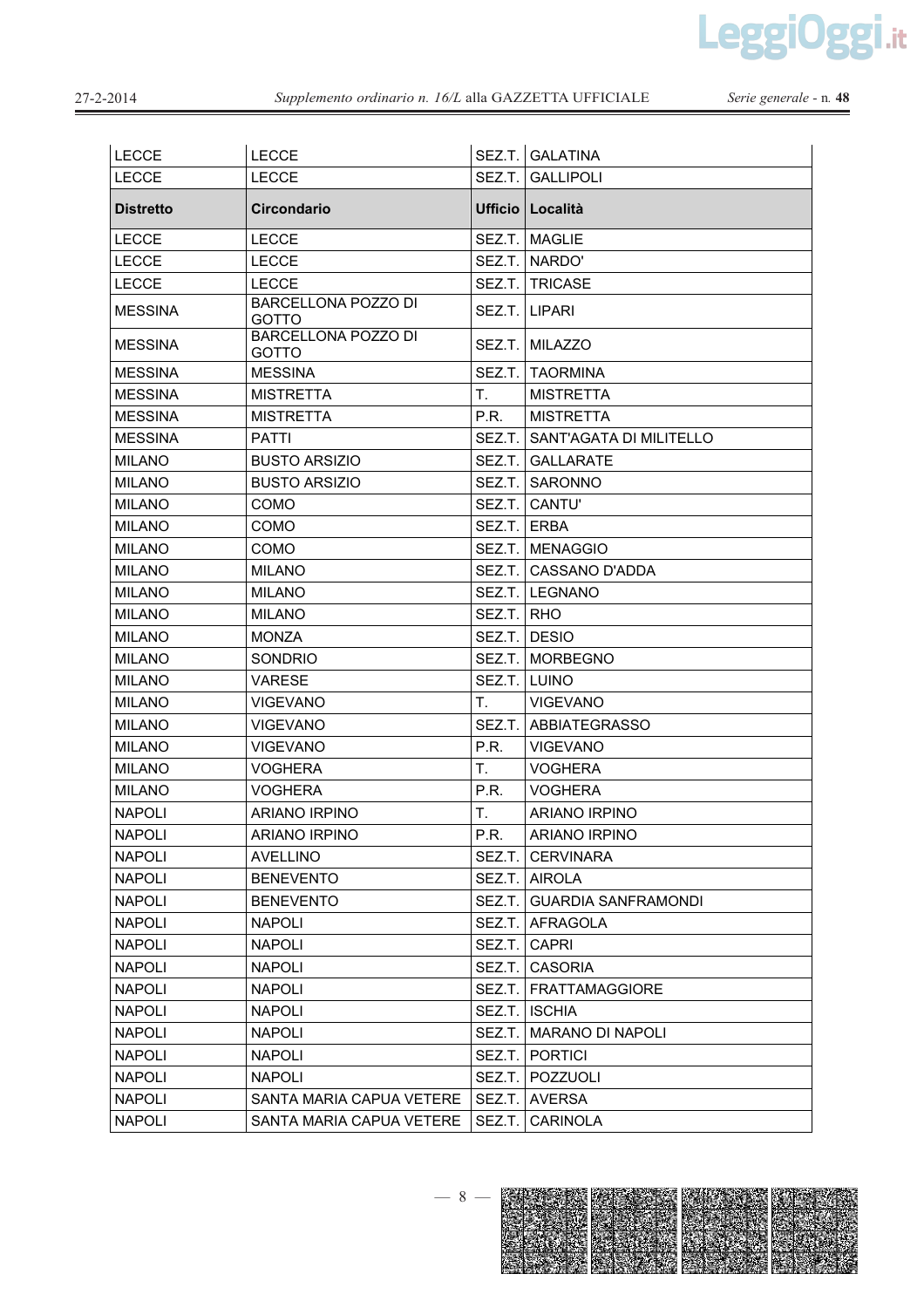LeggiOggi.it

Serie generale - n. 48

| <b>NAPOLI</b>                    | SANTA MARIA CAPUA VETERE |               | SEZ.T. CASERTA               |
|----------------------------------|--------------------------|---------------|------------------------------|
| <b>NAPOLI</b>                    | SANTA MARIA CAPUA VETERE |               | SEZ.T. MARCIANISE            |
| <b>Distretto</b>                 | Circondario              |               | <b>Ufficio Località</b>      |
| <b>NAPOLI</b>                    | SANTA MARIA CAPUA VETERE |               | SEZ.T. PIEDIMONTE MATESE     |
| <b>NAPOLI</b>                    | SANT'ANGELO DEI LOMBARDI | Τ.            | SANT'ANGELO DEI LOMBARDI     |
| <b>NAPOLI</b>                    | SANT'ANGELO DEI LOMBARDI | P.R.          | SANT'ANGELO DEI LOMBARDI     |
| <b>NAPOLI</b>                    | <b>TORRE ANNUNZIATA</b>  | SEZ.T.        | CASTELLAMMARE DI STABIA      |
| <b>NAPOLI</b>                    | TORRE ANNUNZIATA         | SEZ.T.        | <b>GRAGNANO</b>              |
| <b>NAPOLI</b>                    | <b>TORRE ANNUNZIATA</b>  | SEZ.T.        | SORRENTO                     |
| <b>NAPOLI</b>                    | TORRE ANNUNZIATA         |               | SEZ.T. I TORRE DEL GRECO     |
| <b>PALERMO</b>                   | <b>AGRIGENTO</b>         |               | SEZ.T.   CANICATTI'          |
| <b>PALERMO</b>                   | <b>AGRIGENTO</b>         |               | SEZ.T. LICATA                |
| <b>PALERMO</b>                   | <b>MARSALA</b>           |               | SEZ.T. CASTELVETRANO         |
| <b>PALERMO</b>                   | MARSALA                  |               | SEZ.T. MAZARA DEL VALLO      |
| <b>PALERMO</b>                   | MARSALA                  |               | SEZ.T. I PARTANNA            |
| <b>PALERMO</b>                   | PALERMO                  |               | SEZ.T.   BAGHERIA            |
| <b>PALERMO</b>                   | <b>PALERMO</b>           |               | SEZ.T. CARINI                |
| <b>PALERMO</b>                   | PALERMO                  |               | SEZ.T.   MONREALE            |
| <b>PALERMO</b>                   | PALERMO                  |               | SEZ.T. PARTINICO             |
| <b>PALERMO</b>                   | <b>TERMINI IMERESE</b>   |               | SEZ.T.   CEFALU'             |
| <b>PALERMO</b>                   | <b>TERMINI IMERESE</b>   | SEZ.T.        | <b>CORLEONE</b>              |
| <b>PALERMO</b>                   | <b>TRAPANI</b>           | SEZ.T.        | <b>ALCAMO</b>                |
| <b>PERUGIA</b>                   | ORVIETO                  | T.            | <b>ORVIETO</b>               |
| <b>PERUGIA</b>                   | ORVIETO                  | P.R.          | <b>ORVIETO</b>               |
| <b>PERUGIA</b>                   | <b>PERUGIA</b>           |               | SEZ.T. ASSISI                |
| <b>PERUGIA</b>                   | <b>PERUGIA</b>           | SEZ.T.        | CITTA' DI CASTELLO           |
| <b>PERUGIA</b>                   | <b>PERUGIA</b>           |               | SEZ.T.   FOLIGNO             |
| <b>PERUGIA</b>                   | PERUGIA                  | SEZ.T.        | <b>GUBBIO</b>                |
| <b>PERUGIA</b>                   | <b>PERUGIA</b>           | SEZ.T.   TODI |                              |
| <b>POTENZA</b>                   | MATERA                   |               | SEZ.T. PISTICCI              |
| <b>POTENZA</b>                   | <b>MELFI</b>             | T.            | <b>MELFI</b>                 |
| <b>POTENZA</b>                   | <b>MELFI</b>             | P.R.          | <b>MELFI</b>                 |
| <b>REGGIO</b><br><b>CALABRIA</b> | <b>LOCRI</b>             | SEZ.T.        | <b>SIDERNO</b>               |
| <b>REGGIO</b><br><b>CALABRIA</b> | <b>PALMI</b>             | SEZ.T.        | <b>CINQUEFRONDI</b>          |
| <b>REGGIO</b><br><b>CALABRIA</b> | REGGIO CALABRIA          | SEZ.T.        | <b>MELITO DI PORTO SALVO</b> |
| <b>ROMA</b>                      | <b>CASSINO</b>           | SEZ.T.        | <b>SORA</b>                  |
| <b>ROMA</b>                      | <b>CIVITAVECCHIA</b>     | SEZ.T.        | <b>BRACCIANO</b>             |
| <b>ROMA</b>                      | <b>FROSINONE</b>         | SEZ.T.        | <b>ALATRI</b>                |
| <b>ROMA</b>                      | <b>FROSINONE</b>         | SEZ.T.        | <b>ANAGNI</b>                |
| <b>ROMA</b>                      | LATINA                   | SEZ.T.        | <b>GAETA</b>                 |
| <b>ROMA</b>                      | LATINA                   | SEZ.T.        | <b>TERRACINA</b>             |
| <b>ROMA</b>                      | <b>RIFTI</b>             |               | SEZ T. POGGIO MIRTETO        |

 $-9-$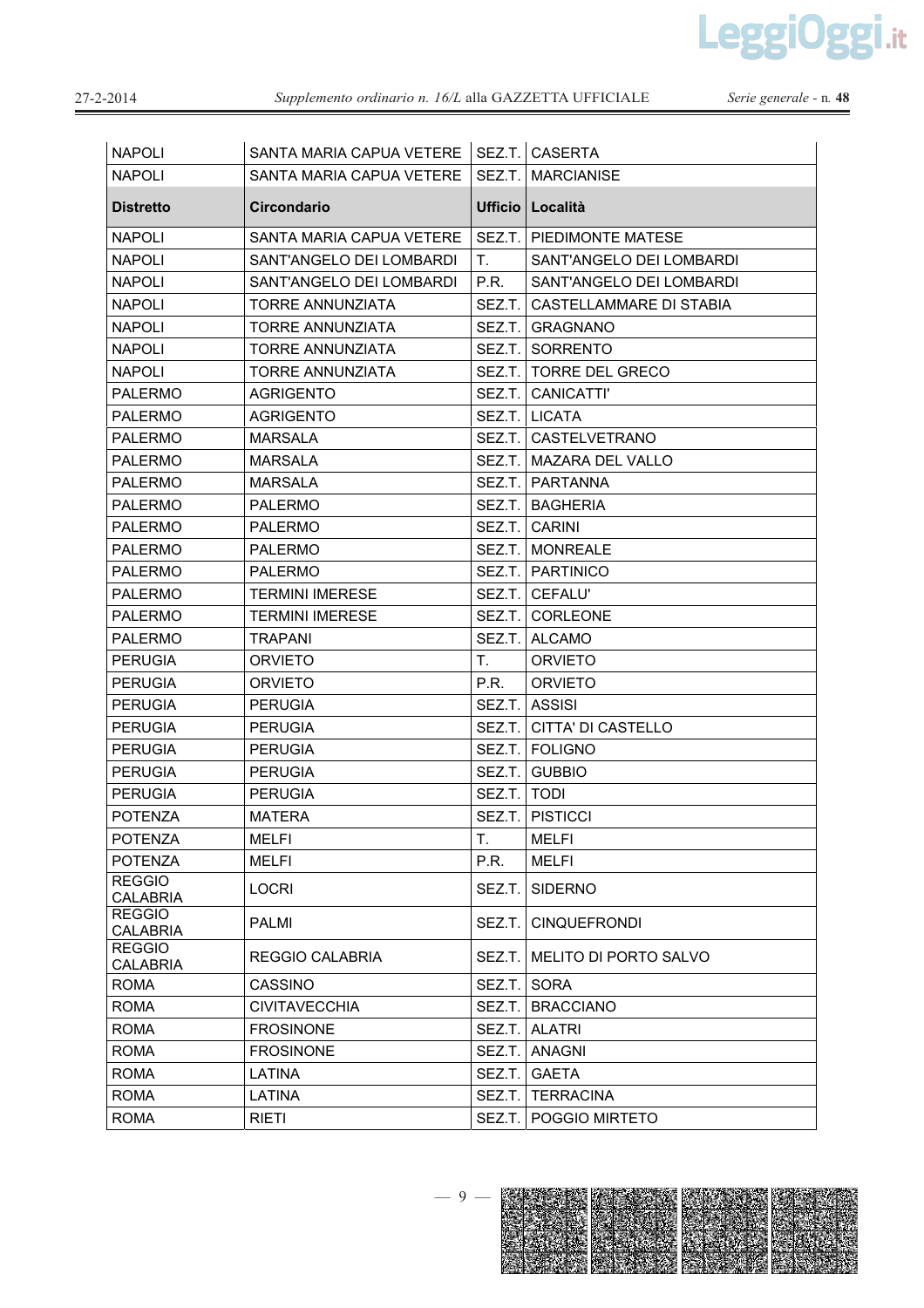LeggiOggi.it

| <b>ROMA</b>      | <b>ROMA</b>              |              | SEZ.T. OSTIA                  |
|------------------|--------------------------|--------------|-------------------------------|
| <b>ROMA</b>      | <b>TIVOLI</b>            |              | SEZ.T. CASTELNUOVO DI PORTO   |
| <b>Distretto</b> | Circondario              |              | Ufficio   Località            |
| <b>ROMA</b>      | <b>TIVOLI</b>            |              | SEZ.T. PALESTRINA             |
| <b>ROMA</b>      | <b>VELLETRI</b>          |              | SEZ.T.   ALBANO LAZIALE       |
| <b>ROMA</b>      | <b>VELLETRI</b>          |              | SEZ.T. ANZIO                  |
| <b>ROMA</b>      | <b>VELLETRI</b>          |              | SEZ.T. FRASCATI               |
| <b>ROMA</b>      | <b>VITERBO</b>           |              | SEZ.T.   CIVITACASTELLANA     |
| <b>ROMA</b>      | <b>VITERBO</b>           |              | SEZ.T.   MONTEFIASCONE        |
| <b>SALERNO</b>   | <b>SALA CONSILINA</b>    | T.           | <b>SALA CONSILINA</b>         |
| <b>SALERNO</b>   | <b>SALA CONSILINA</b>    |              | SEZ.T. SAPRI                  |
| <b>SALERNO</b>   | <b>SALA CONSILINA</b>    | P.R.         | <b>SALA CONSILINA</b>         |
| SALERNO          | <b>SALERNO</b>           |              | SEZ.T. AMALFI                 |
| <b>SALERNO</b>   | <b>SALERNO</b>           |              | SEZ.T. CAVA DE' TIRRENI       |
| <b>SALERNO</b>   | <b>SALERNO</b>           | SEZ.T. EBOLI |                               |
| <b>SALERNO</b>   | <b>SALERNO</b>           |              | SEZ.T. IMERCATO SAN SEVERINO  |
| <b>SALERNO</b>   | <b>SALERNO</b>           |              | SEZ.T.   MONTECORVINO ROVELLA |
| <b>SASSARI</b>   | <b>SASSARI</b>           |              | SEZ.T.   ALGHERO              |
| <b>SASSARI</b>   | <b>TEMPIO PAUSANIA</b>   |              | SEZ.T. LA MADDALENA           |
| <b>SASSARI</b>   | <b>TEMPIO PAUSANIA</b>   | SEZ.T. OLBIA |                               |
| <b>TARANTO</b>   | <b>TARANTO</b>           |              | SEZ.T. GINOSA                 |
| <b>TARANTO</b>   | TARANTO                  |              | <b>SEZ.T. GROTTAGLIE</b>      |
| <b>TARANTO</b>   | <b>TARANTO</b>           |              | SEZ.T. MANDURIA               |
| <b>TARANTO</b>   | TARANTO                  |              | SEZ.T.   MARTINA FRANCA       |
| <b>TORINO</b>    | <b>ACQUI TERME</b>       | T.           | <b>ACQUI TERME</b>            |
| <b>TORINO</b>    | <b>ACQUI TERME</b>       | P.R.         | <b>ACQUI TERME</b>            |
| <b>TORINO</b>    | <b>ALBA</b>              | T.           | <b>ALBA</b>                   |
| <b>TORINO</b>    | ALBA                     | SEZ.T. BRA   |                               |
| <b>TORINO</b>    | ALBA                     | P.R.         | ALBA                          |
| <b>TORINO</b>    | <b>ALESSANDRIA</b>       | SEZ.T.       | <b>NOVI LIGURE</b>            |
| <b>TORINO</b>    | <b>CASALE MONFERRATO</b> | T.           | <b>CASALE MONFERRATO</b>      |
| <b>TORINO</b>    | CASALE MONFERRATO        | P.R.         | <b>CASALE MONFERRATO</b>      |
| <b>TORINO</b>    | MONDOVI'                 | Τ.           | MONDOVI'                      |
| <b>TORINO</b>    | MONDOVI'                 | P.R.         | <b>MONDOVI'</b>               |
| <b>TORINO</b>    | <b>NOVARA</b>            | SEZ.T.       | <b>BORGOMANERO</b>            |
| <b>TORINO</b>    | <b>PINEROLO</b>          | Τ.           | <b>PINEROLO</b>               |
| <b>TORINO</b>    | <b>PINEROLO</b>          | P.R.         | <b>PINEROLO</b>               |
| <b>TORINO</b>    | SALUZZO                  | T.           | SALUZZO                       |
| <b>TORINO</b>    | SALUZZO                  | P.R.         | <b>SALUZZO</b>                |
| <b>TORINO</b>    | <b>TORINO</b>            | SEZ.T.       | <b>CHIVASSO</b>               |
| <b>TORINO</b>    | <b>TORINO</b>            | SEZ.T.       | CIRIE'                        |
| <b>TORINO</b>    | <b>TORINO</b>            | SEZ.T.       | <b>MONCALIERI</b>             |
| <b>TORINO</b>    | <b>TORINO</b>            | SEZ.T.       | <b>SUSA</b>                   |
| <b>TORINO</b>    | <b>TORTONA</b>           | T.           | <b>TORTONA</b>                |